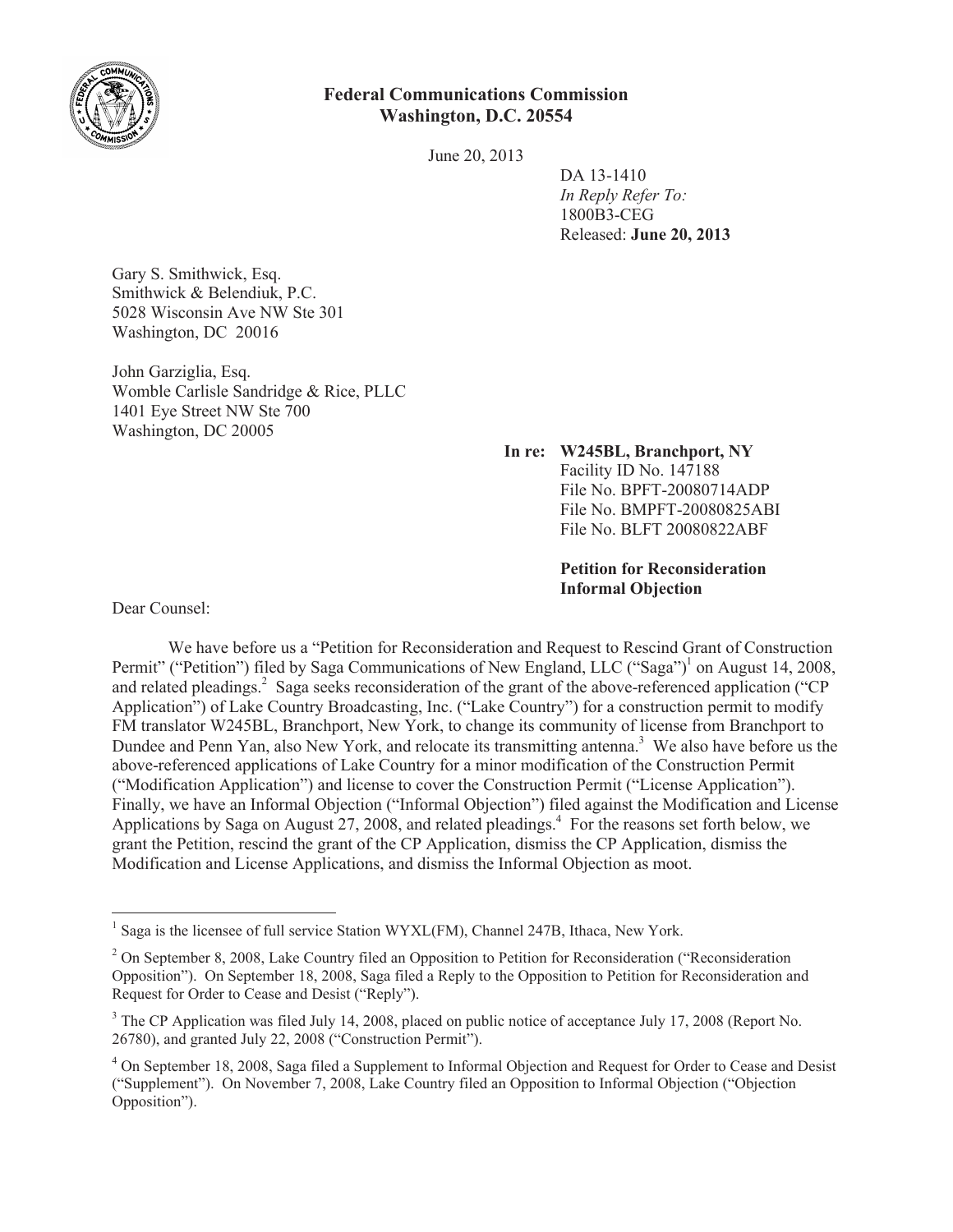**Background**. *CP Application.* The CP Application is the latest in a series of translator "hops" relocating Station W245BL's facilities to various sites in the Finger Lakes region of upstate New York. The CP Application was granted July 22, 2008, the Petition was filed August 14, 2008, and Lake Country completed construction by August 22, 2008, the filing date of the License Application. Saga's primary contention is that the CP Application was granted in error because it violated the contour overlap provision of Section 74.1204(a) of the Rules, causing prohibited overlap with the protected contour of Station WYXL(FM), but failing to qualify for the "lack of population" exception of Section 74.1204(d).<sup>5</sup> In support of this argument, Saga submits a recent USGS aerial topographical image showing buildings within the relevant area.<sup>6</sup>

In its Opposition, Lake Country acknowledges that the CP Application does not fall within the "lack of population" exception to the contour overlap rule; however, it argues that—in the absence of any listener complaints showing actual interference—Station W245BL should be allowed to continue to operate until the violation is "cured" by grant of the Modification Application.<sup>7</sup> In reply, Saga contends that the public interest will not be served by allowing Station W245BL to continue to operate despite a demonstrated violation of the Rules.<sup>8</sup>

*Modification and License Applications*. Saga contends that the Modification Application suffers from the same defect as the CP Application: namely, that the proposed contour overlap area is actually populated and therefore not exempt from the general prohibition on contour overlap. Specifically, Saga argues that a road passing through the overlap area, Porters Corner Road, is a "major road" that precludes application of Section 74.1204 $(d)$ .<sup>9</sup> Saga also argues that the License Application should be dismissed or denied because the underlying Construction Permit is not yet final, due to the pending Petition.<sup>10</sup> Lake Country disputes Saga's characterization of Porters Corner Road, pointing out that the New York State Department of Transportation has classified it as "FC 09/Rural Local Road," the most minor road classification in New York. $11$ 

**Discussion.** *Petition for Reconsideration*. The Commission will consider a petition for reconsideration only when the petitioner shows either a material error in the Commission's original order,

<sup>&</sup>lt;sup>5</sup> Petition at 3-5; 47 C.F.R. § 74.1204(a),(d). Initially, Saga also argued that: (1) the facility violates 47 C.F.R. § 74.1235(d)(3) (limiting the 34 dBμ interfering contour of translator stations within 320 kilometers of the Canadian border to 60 kilometers); and (2) Lake Country falsely certified that it built the facilities for each of several station moves ("hops") preceding the CP Application. Petition at 5-9; *see* File Nos. BLFT-20080423ADC, BLFT-20080512AAA, BLFT-20080609ACA, and BLFT-20080703ACW. In response to subsequent showings by Lake Country that no part of its interfering contour intersects the Canadian border and that each of the relevant facilities were constructed as authorized, Saga withdrew its arguments on these issues. Reply at 2, n. 2. In light of Saga's withdrawal, we have reviewed the pleadings and find that they raise no questions on these issues that require further consideration here. *See Stockholders of CBS, Inc*., Memorandum Opinion and Order, 11 FCC Rcd 3733, 3739 (1995); *Booth American Company*, Memorandum Opinion and Order, 58 FCC 2d 553, 554 (1976). We also note that Saga's arguments regarding Lake Country's previously-granted modification applications are untimely. No objections or petitions to deny were filed against these applications, and those grants are now final. *See* 47 U.S.C. § 405(a); 47 C.F.R. § 1.106(f).

<sup>6</sup> Petition at Attachment 1, Exhibit 2.0.

<sup>7</sup> Opposition at 4, 6; *see* 47 C.F.R. § 74.1204(a),(d).

<sup>8</sup> Reply at 3.

<sup>&</sup>lt;sup>9</sup> Supplement at 3-4.

<sup>&</sup>lt;sup>10</sup> Informal Objection at 1.

 $11$  Objection Opposition at 2.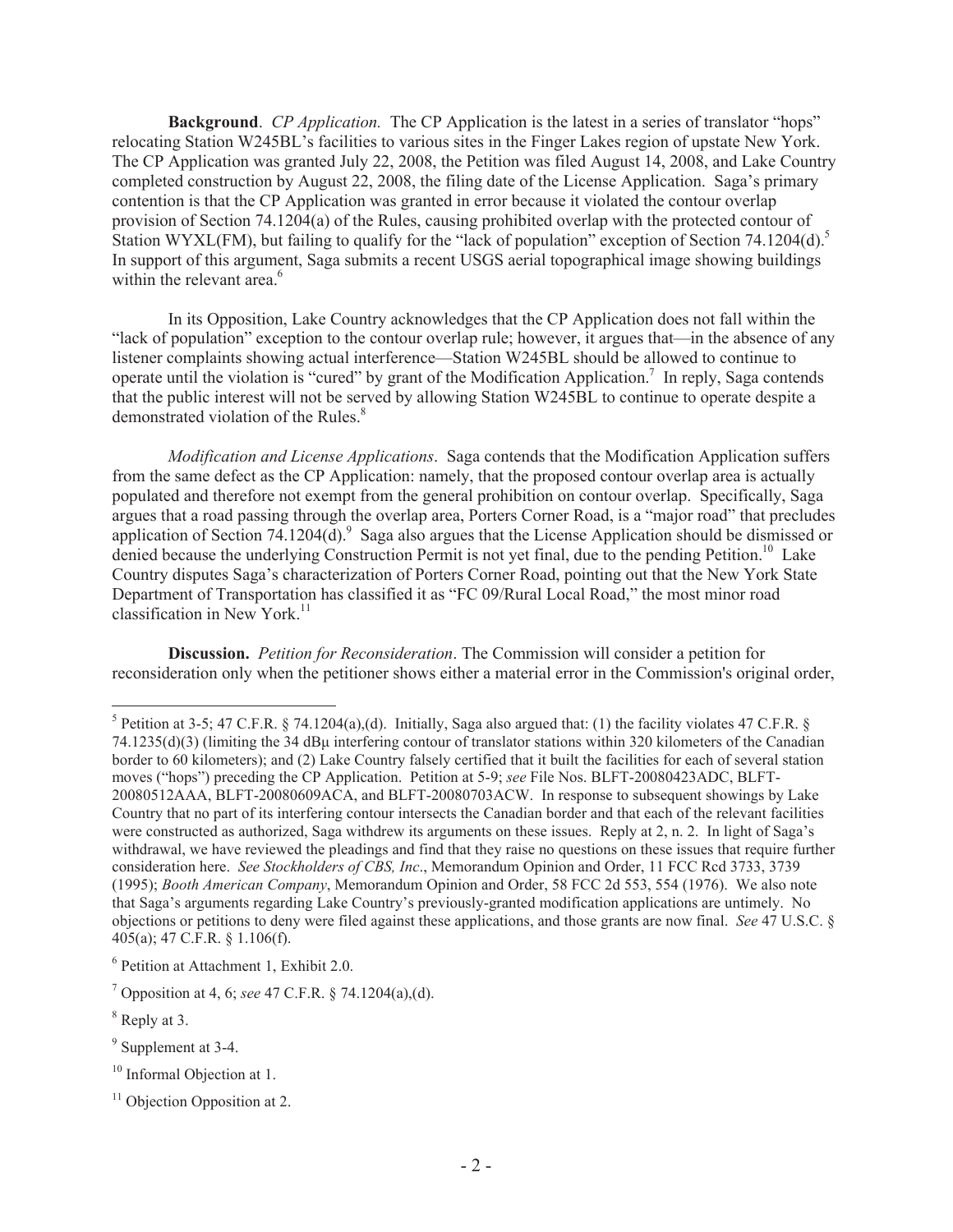or raises additional facts, not known or existing at the time of the petitioner's last opportunity to present such matters.<sup>12</sup> If the petitioner is not a party to the proceeding, it must state with particularity the manner in which its interests are adversely affected and show good reason why it was not possible to participate in the earlier stages of the proceeding.<sup>13</sup> In this case, Saga has properly alleged that its interests are adversely affected because grant of the CP Application would cause prohibited overlap with the protected contour of its Station WYXL(FM), Ithaca, New York. Saga has also shown that its failure to participate earlier in the proceeding is justified by the short time frame (three full business days) between public notice of acceptance and grant of the CP Application.<sup>14</sup>

An application for an FM translator station will not be accepted for filing if the proposed operation involves overlap of specified predicted field contours with any other station, unless the applicant demonstrates that no actual interference will occur due to intervening terrain, lack of population, or other factors.<sup>15</sup> In the CP Application, Lake Country alleged that there was no population within the proposed overlap area of Stations W245BL and WYXL(FM).<sup>16</sup> In support of this statement, Lake Country provided a topographic map that displays no structures or roads within the overlap area.<sup>17</sup> This map, while not dated, appears to be a reprint of the 1942 United States Geologic Survey ("USGS") topographical series. To refute Lake Country's "lack of population" claim, in its Petition, Saga submits a recent copy of a USGS "US Topo" series aerial topographic image, available free to the public online at http://nationalmap.gov/, which shows several buildings within the overlap area.

We agree with Saga that the "US Topo" map, which was not before the staff at the time of grant, demonstrates that the CP Application violated the general contour overlap rule of Section 74.1204(a) and therefore was granted in error.<sup>18</sup> We do not agree with Lake Country that a permittee can "cure" a technically defective application, after grant, by modifying the construction permit to relocate the violating facilities to a rule-compliant site. Such a policy would potentially waste staff resources and undermine our application processing rules by encouraging applicants to file defective applications or build violating facilities with the expectation that such defect or violation could be rectified through a modification application.<sup>19</sup> Nor do equitable considerations compel a different result: it is wellestablished that a permittee opting to construct before the grant of its application becomes final does so at

 $15$  47 C.F.R. § 74.1204(a), (d).

<sup>16</sup> CP Application, Exhibit 13.

<sup>17</sup> CP Application, Attachment 13, "Overlap Area – Lack of Population Detailed View."

<sup>12</sup> *See* 47 C.F.R § 1.106(c),(d); *see also WWIZ, Inc.,* Memorandum Opinion and Order, 37 FCC 685, 686 (1964), *aff'd sub nom. Lorain Journal Co. v. FCC*, 351 F.2d 824 (D.C. Cir. 1965), *cert. denied*, 387 U.S. 967 (1966).

 $13$  47 C.F.R. § 1.106(b)(1).

 $14$  In similar circumstances, the Commission has found that such a short filing opportunity effectively precludes participation during the initial consideration of an application. *See Mr. David Levandusky*, Letter, 25 FCC Rcd 14172, 14174, n.16; *Aspen FM, Inc.*, Memorandum Opinion and Order, 12 FCC Rcd 17852, 17854 (1997).

<sup>18</sup> *See* 47 C.F.R. § 74.1204(a),(d); *Living Way Ministries, Inc.*, Memorandum Opinion and Order, 17 FCC Rcd 17054, 17059 (2002) ("Where a USGS Topographic Map depicts residences, commercial or industrial areas . . . within an area of predicted interference, or other potentially occupied sites where one would expect listeners, we will presumptively conclude that the "lack of population" exception does not apply.").

<sup>&</sup>lt;sup>19</sup> See 47 C.F.R. § 73.3566 ("Applications which are determined to be patently not in accordance with the FCC rules, regulations, or other requirements ... will be considered defective and will not be accepted for filing or if inadvertently accepted for filing will be dismissed").